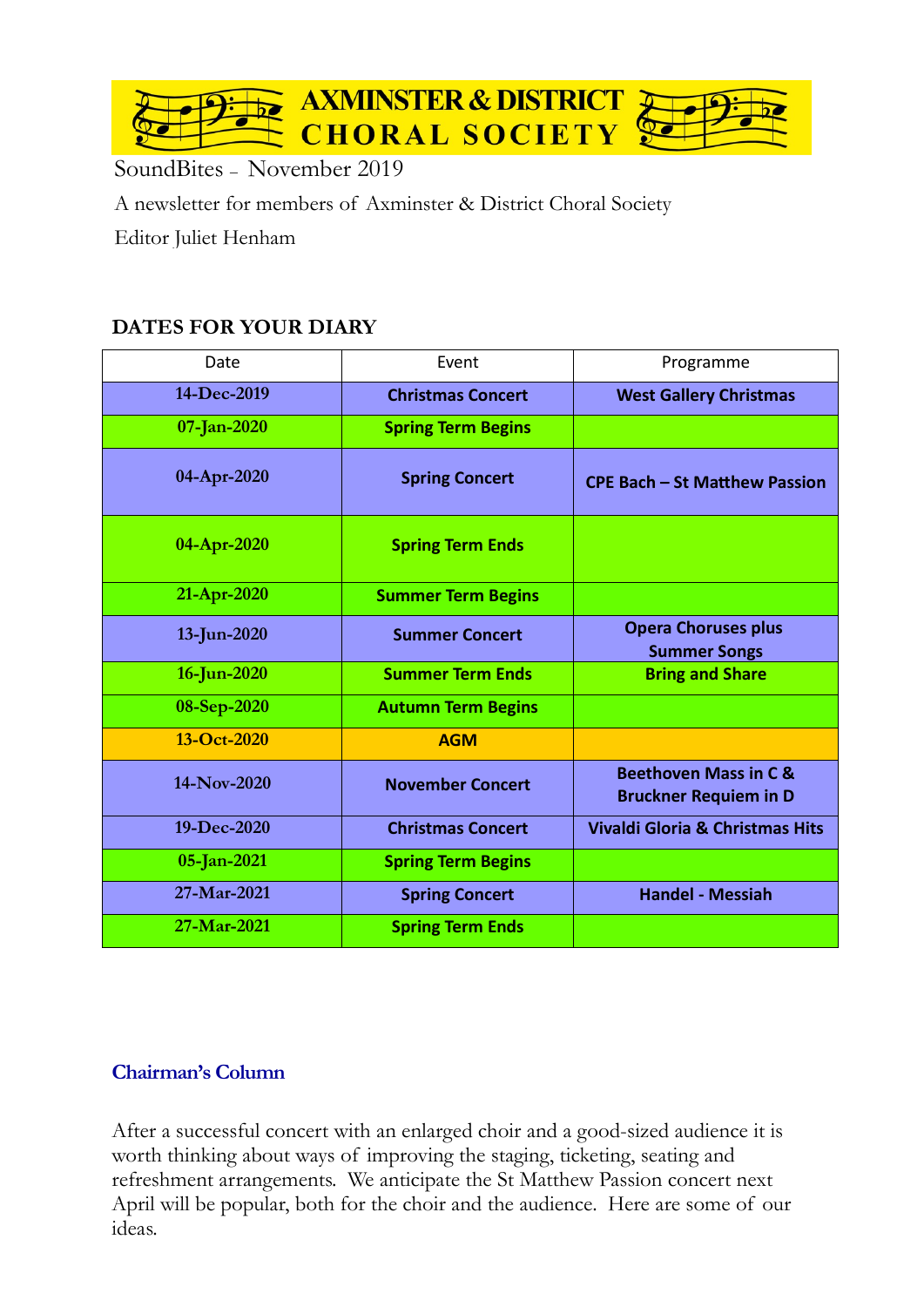The staging we used last week maximises possible choir places which provide a clear view of the conductor. We will add an additional row of seats in the front if more places are required which will mean stretching the orchestra – wider but thinner. We will be improving the railing so that there is no frightening void in front or to the side. We do not want to lose an alto!

Parish room chairs will be used in the south side isle to reduce the need to place some of our audience behind some of the choir. We will remove the sofas in the south-west corner which will allow the drinks table to be put there which will increase seating places.

We will prevent our families and friends from waiting in the cold and rain by trying to engineer two queues on entering the church, one for ticket purchase and the other for those with tickets. We would appreciate a volunteer who would welcome the audience outside the North door and direct them to the appropriate queue. Please let Rozanne or me know if you can press gang such a volunteer! Choir members will be asked to enter by the kitchen.

To reduce queuing for the toilet we will re-introduce the rule that the audience will use the parish room toilet so freeing the church one for the choir, orchestra and soloists.

The committee would really value your input so please send me your ideas.

Cam Bowie

## **CPE Bach – Saint Matthew Passion**

Every year Peter and I meet with the Choir's Committee to discuss the repertoire suggestions that have been put forward by the choir. One of these has been to perform Bach's St. Matthew Passion.

This work is very long and demands a double choir and orchestra which puts it outside our scope musically but also in terms of the performing space we have in the Minster.

But we are to perform it in April! At least, it is a St. Matthew Passion by Bach.

Sebastian Bach's second son, Carl Philipp Emanuel became director of music to all five of the Hamburg Churches when his godfather Telemann died in 1767. Part of the job description was to compose a setting of the Passion every year. At the time, it was perfectly in order for composers to borrow and re-arrange the music of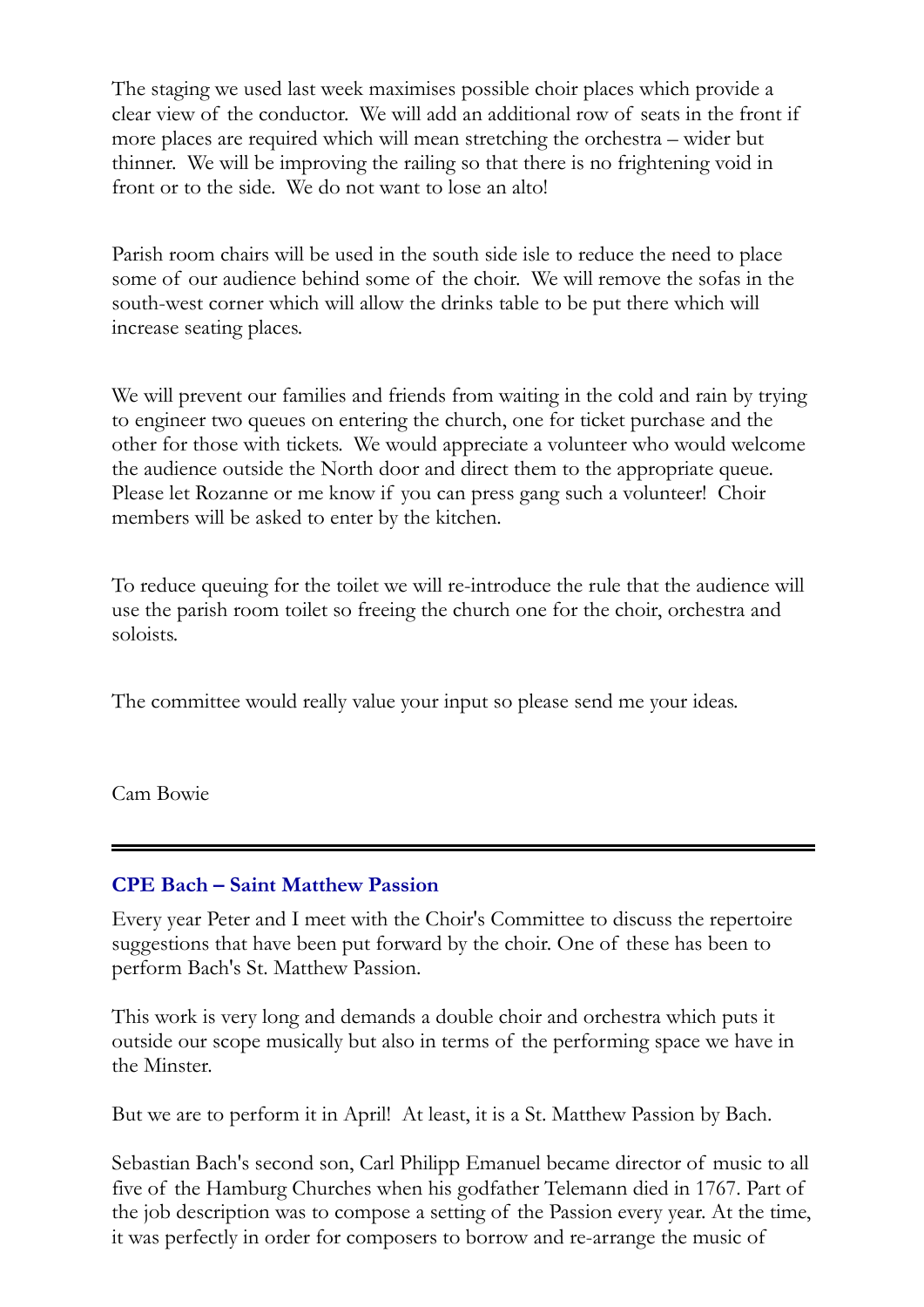others and CPE Bach only had a group of eight singers at his disposal. For his 1789 Passion setting, and not for the first time, he happily drew on his father's music for many of the 'crowd' choruses arranging them for 4-part choir. In addition several of his father's wonderful chorale harmonisations are included. There are borrowings too for the two short duets (False Witnesses, High Priests). In fact, there is more of J.S.Bach in this work than there is of his son!

As far as we know, this piece has never been performed in the U.K. It had some performances in the USA from a draft printed edition. We are very lucky in having been given access to the performing parts based on the critical edition 'Carl Philipp Emanuel Bach: The Complete Works made available by the publisher, the Packard Humanities Institute.

C.P.E. Bach never performed this work as he died in December 1788, three months before the established pattern of five successive Sunday performances which were given in different churches from the second to the sixth Sunday in Lent. Coincidentally, Easter Day 1789 was April 12th. just as it is in 2020.

By 1789, what we call 'oratorio Passions' (where the story is told through Recitatives recounting the biblical events of Christ's Passion) were quite out of favour. After Bach's death, the church authorities were quick to advocate a change to the now popular 'Passion oratorio'. These avoided what was considered poor taste having the words of 'persons of veneration especially our Saviour being delivered as if by actors'. So this work is a milestone representing the end of a long tradition stretching back for centuries.

As this work lasts a little over an hour, we shall also be including another transcription by CPE Bach of one of his father's pieces. This is a chorus from the Magnificat; Sicut locutus est. It is given another text : Holy is God, the Lord of Sabaoth, all lands are full of his praise.

Please tell all your friends who sing in other local choirs to come and hear this remarkable work. We hope to advertise the performance widely to attract a great deal of interest from the world of music.

Peter Lea-Cox

## **From the Editor**

Please see overleaf a full list of contact details for the committee members and other choir personnel: